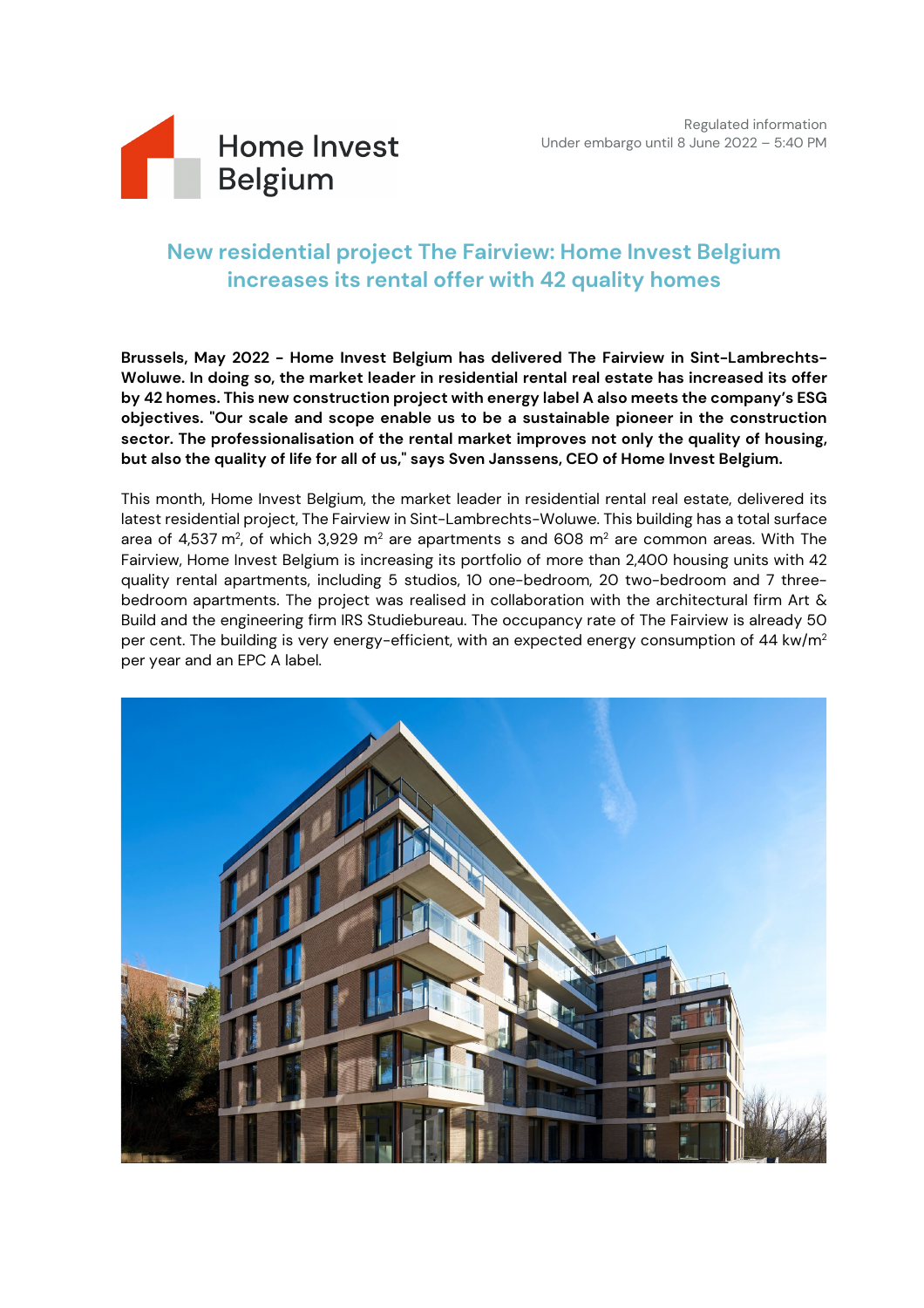Regulated information Under embargo until 8 June 2022 – 5:40 PM



*"As a market leader, we are continuously expanding our property portfolio. Half of it is currently less than ten years old,"* says **Sven Janssens**, CEO of Home Invest Belgium. *"As a building owner, we have every interest in investing in sustainability and living comfort: we always use quality materials, and we focus heavily on the location of our buildings. We make sure that they are all close to public transport or major access roads. This new building project is a perfect example."*

# **A green oasis in Sint-Lambrechts-Woluwe**

The Fairview is located in the residential area of Marcel Thiry, a safe and quiet neighbourhood. As such, the building is a green oasis in the middle of Woluwe-Saint-Lambert, an easily accessible area between the bustling city centre and the green outskirts of Brussels. The residential project is located on the same site as The Horizon and The Inside, two other Home Invest Belgium buildings.

The Fairview includes several common areas for its tenants. The building boasts an in-house gym, a laundry room and covered parking facilities. There is also a communal courtyard garden adjacent to the building.

*"It is our stated ambition to be the 'landlord of choice',"* explains **Sven Janssens**. *"We do this by focusing on several aspects: we always create a close-knit neighbourhood feeling, we offer added value to our tenants through the communal areas and we provide an offer tailored to each tenant, in every phase of their lives. At The Fairview, we do this by offering studios, one-bedroom flats and multi-bedroom flats."*



## **Professionalisation of the rental market**

This new construction project also fits in with the ESG objectives that Home Invest Belgium has set itself. This year, the real-estate specialist made those ambitions concrete with an ESG chapter in its annual report. In the years ahead, it aims to develop a waste management plan, carry out a feasibility study on renewable energy production and further focus on water savings.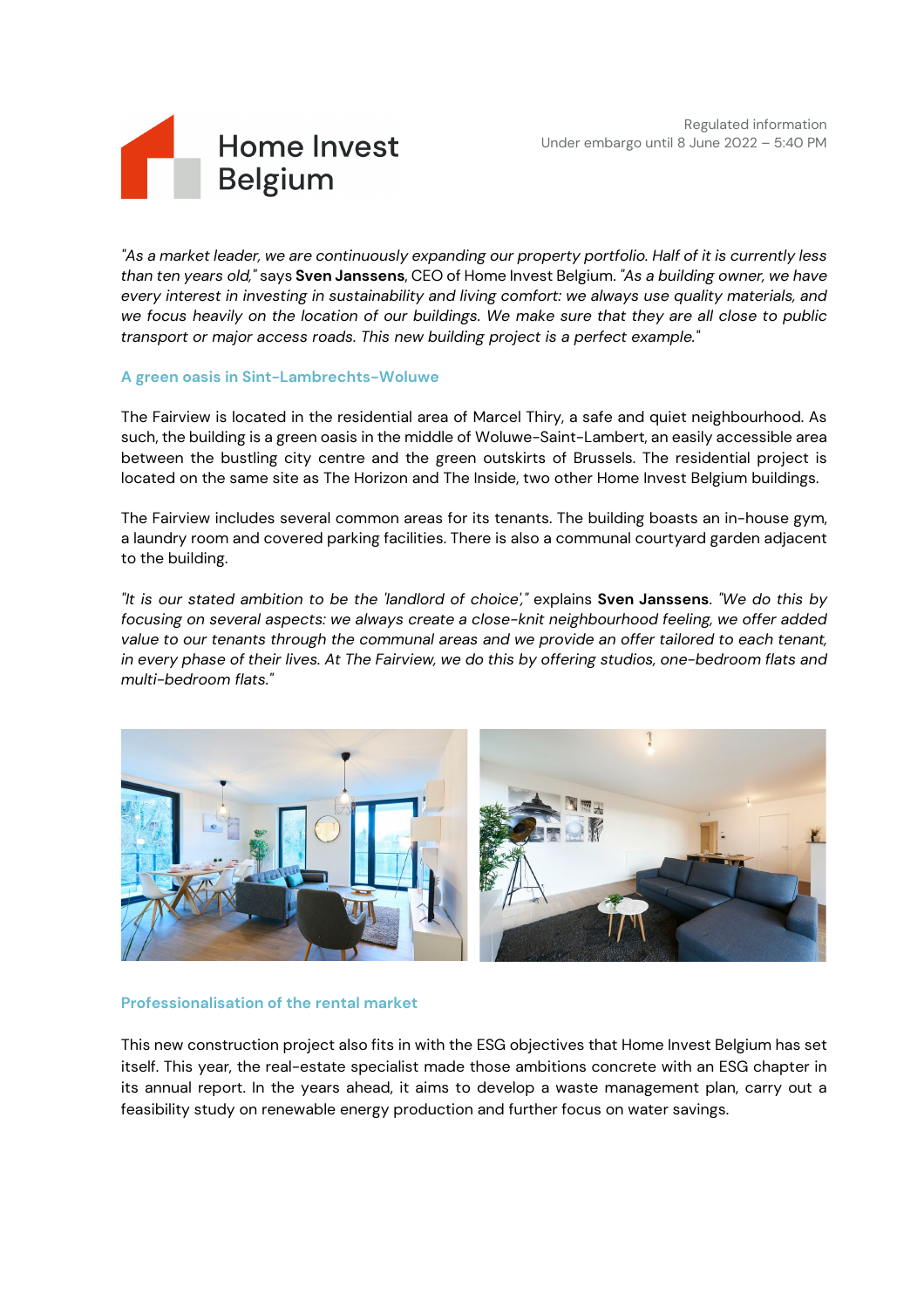Regulated information Under embargo until 8 June 2022 – 5:40 PM



*"In the coming years, we will set additional targets and report on every step and result,"* says **Sven Janssens**. *"We are aware that the construction sector has a major impact on the environment. Thanks to our scale and scope, we can certainly make a difference in this view, and we want to be a sustainable pioneer in the sector. The professionalisation of the rental market improves not only the quality of housing, but also the quality of life for all of us.***"**

## **Preview of projects in Brussels, Namur and Turnhout**

Now that The Fairview has been completed, Home Invest Belgium is looking ahead to its next projects. In the RQE complex, in the heart of the European district, the building in Philippe Le Bonstraat has officially opened its doors. The other two buildings, in Stevinstraat and Joseph IIstraat, will also be delivered this quarter. The delivery of L'Angelot, a residential project in Namur, is scheduled for the end of 2022. In addition, the delivery of Niefhout, in Turnhout, is scheduled for the first quarter of 2023.

#### **About Home Invest Belgium**

Home Invest Belgium is a Belgian public regulated real estate company (RREC or BE-REIT) specialised in the purchase, development, rental and management of residential real estate. On 31 March 2022, Home Invest Belgium had a real-estate portfolio valued at €734 million in Belgium and The Netherlands. Home Invest Belgium has been listed on Euronext Brussels [HOMI] since 1999. On 31 March 2022, its market capitalisation was €396 million.